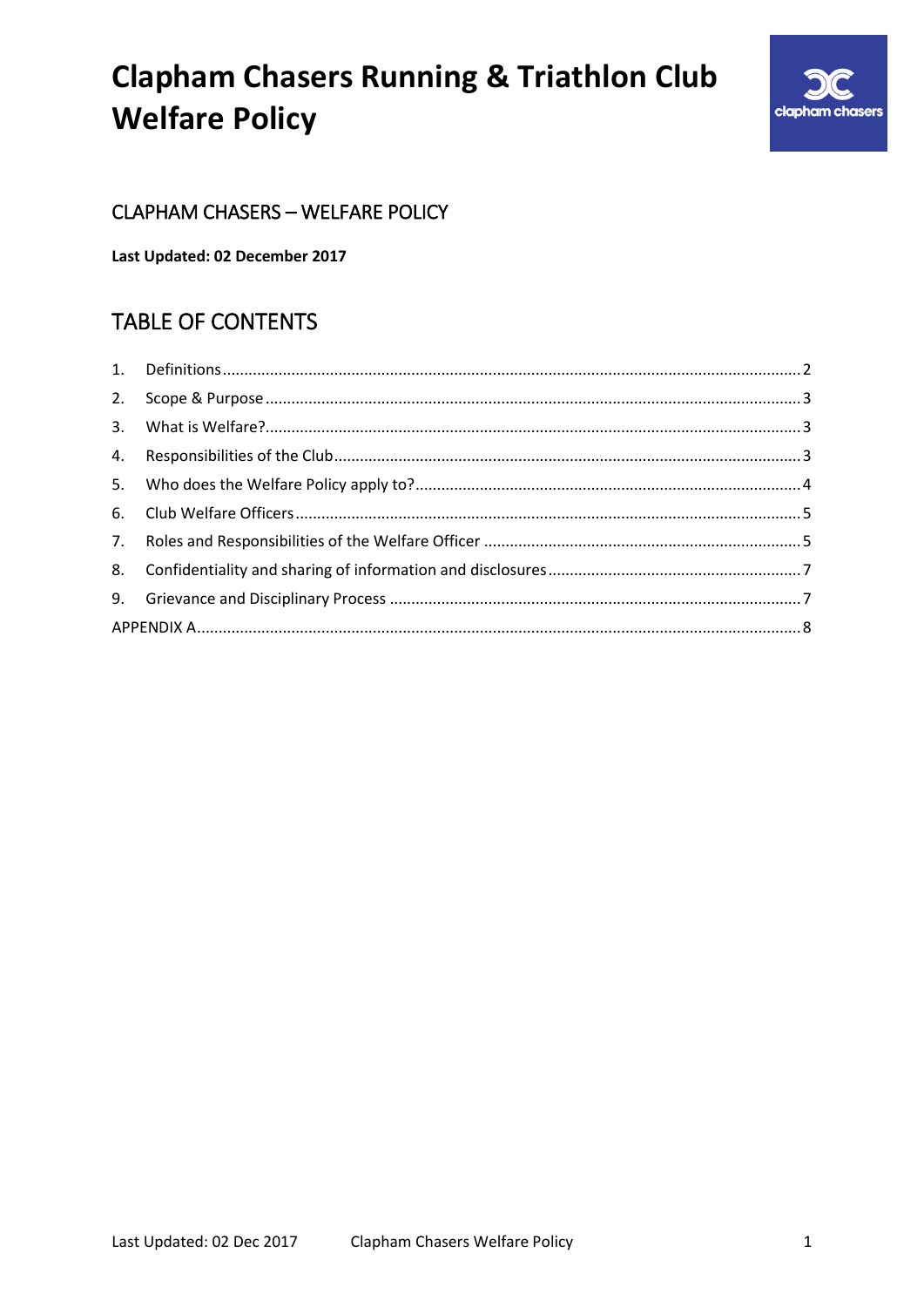

### **CLAPHAM CHASERS – WELFARE POLICY**

#### **Last Updated: 02 December 2017**

Capitalised terms defined in this welfare policy (the "**Welfare Policy**") shall have the meaning as defined below:

### <span id="page-1-0"></span>**1. Definitions**

**AGM** means the Annual General Meeting held annually on or around November each year.

**Committee** means the Honorary Officers and the General Committee Officers.

**Club** means the Clapham Chasers Running and Triathlon Club.

**Club Constitution and Rules** means the rules with which the Club is governed and run by.

**Code of Conduct** means the code of conduct by which all Members are bound by and should adhere to at all times;

**General Committee Officers** means those Ordinary Members elected annually to the Committee, and serve for the period from the adjournment of the AGM at which they are elected or Members co-opted to replace them during the year in the case of resignation until the adjournment of the following AGM, or the Term of the Committee, except as otherwise provided in the Club Constitution and Rules.

**Honorary Officers** mean the Chairman, the Treasurer and the Secretary who shall be elected by the Members at the Annual General Meeting and in accordance with the rules governing such procedures or Members co-opted to replace them during the year in the case of resignation.

**Members** mean together the Ordinary Members, Honorary Officers and General Committee Officers of the Club.

**Ordinary Members** mean those members of the Club who apply, admitted and are maintained in the membership database of the Club and who have paid the annual Club subscription.

**Welfare Policy** means the welfare policy dated on or about the date of this policy document.

**Welfare Officer** means those person(s) elected as a welfare officer as stated under Clause [6](#page-4-0) of this Welfare Policy.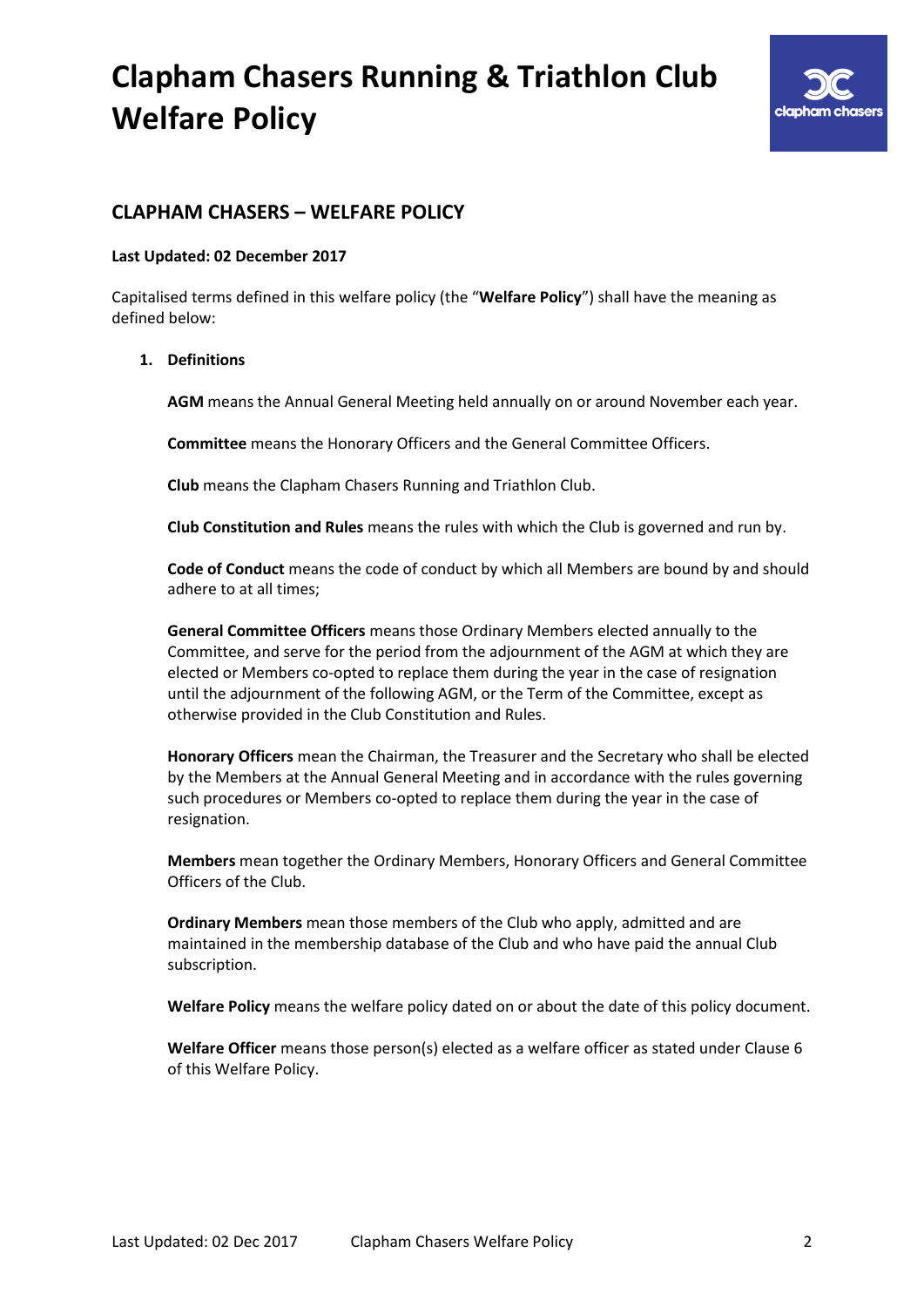

### <span id="page-2-0"></span>**2. Scope & Purpose**

- a) The aim of the Club is to create and provide a diverse schedule of quality training opportunities so that all of our Members feel they have the potential to develop in a safe but enjoyable environment and without being subject to any form of harassment, bullying, verbal or physical abuse or excessive pressure. This is in keeping with the Club's three key values:
	- i) Ambitious;
	- ii) Sociable; and
	- iii) Inclusive
- b) The purpose of the Club's Welfare Policy is to ensure that all Members' welfare is safeguarded at all times whilst they are both a Member of and/or train with the Club. This Welfare Policy is linked to the Club's Constitution & Rules, Code of Conduct and is closely linked with the welfare policies of the organisations which the Club is affiliated with under Clause 5(d)

### <span id="page-2-1"></span>**3. What is Welfare?**

- a) Welfare can cover a wide range of issues, including but not limited to:
	- Safeguarding and protecting of children and adults;
	- Anti-bullying;
	- Equality;
	- Poor practice in coaching;
	- Harassment:
	- Disciplinary and grievances matters.
- b) The Club takes the welfare of its Members very seriously and will not tolerate any breaches of its Welfare Policy by any of its Members. Any action taken will be in accordance with this Welfare Policy and the Club Constitution and Rules.

#### <span id="page-2-2"></span>**4. Responsibilities of the Club**

- a) Through the Club's Welfare Officer(s) and Committee, the Club will ensure the Welfare Policy is implemented and complied with by all Members at all times, to adhere to good practice and to respond to any suspected breaches.
- b) The Club will take appropriate action where it has been determined by the Welfare Officer(s) in conjunction with the Club's Committee that there has been a breach or suspected breach of its Welfare Policy (in accordance with its Club Constitution & Rules and Code of Conduct).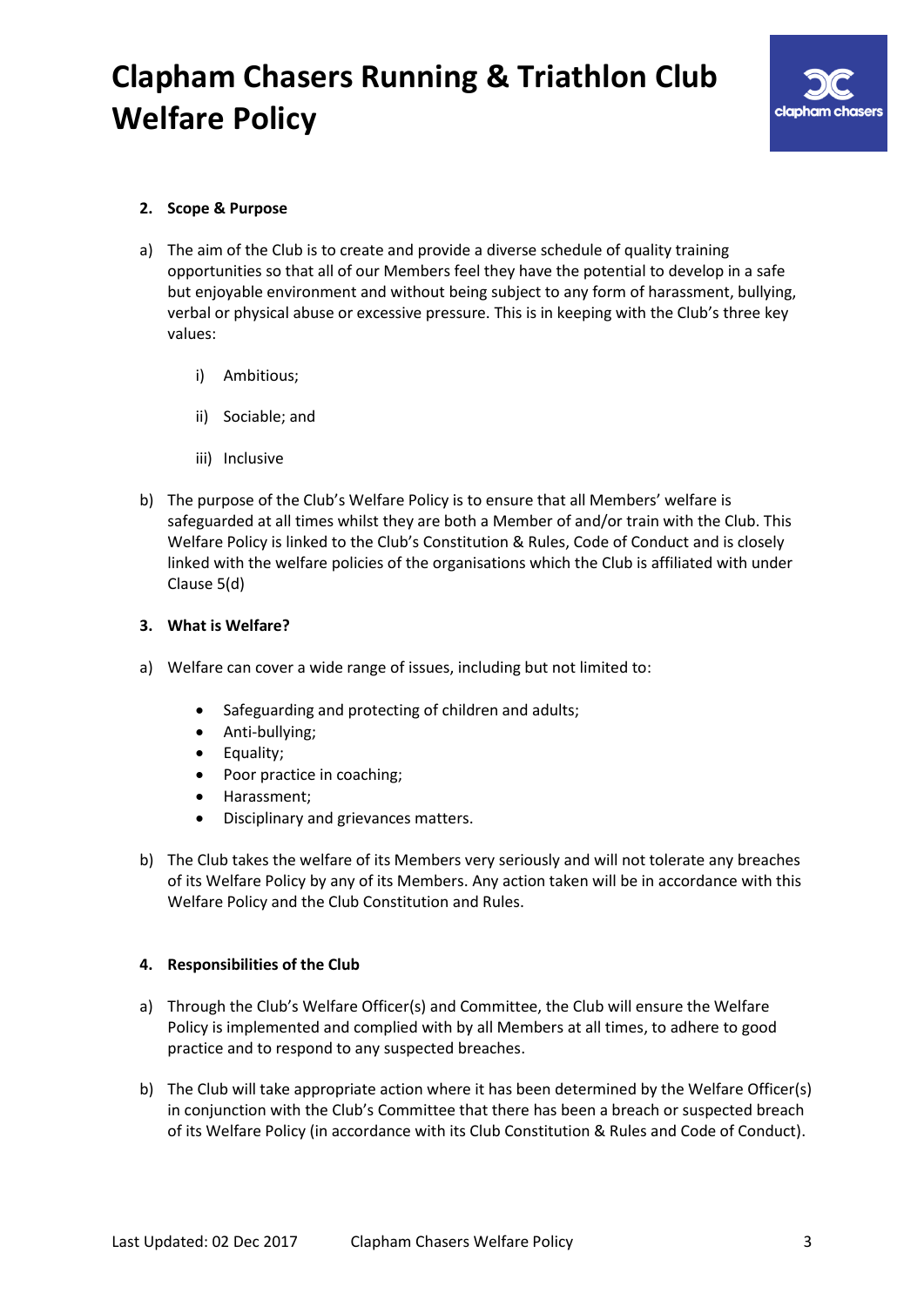

- c) The Club must have at least one Welfare Officer at all times (preferably two one male and one female). These will be appointed by the Club's Committee. The Welfare Officer(s) do not necessarily have to reside on the Club's Committee but should at all times have an open line of communication with the Club's Committee should the need arise to raise any matters of concern, suspected or actual breaches.
- d) If one or both Welfare Officers step down, then suitable replacements will be chosen and appointed by the Club's Committee within 30 days. Claus[e 6](#page-4-0) of the Club's Welfare Policy and website will be updated accordingly.
- e) The Club's Committee will ensure that the appointed Welfare Officer(s) are comfortable in the roles they have agreed to undertake and are made aware of and have the opportunity to attend appropriate training courses as recommended by the governing bodies with which the Club is affiliated to under Clause [5c\).](#page-3-1)
- f) The Club must check and continue to check that it complies with the welfare policies as set out herein and by the governing bodies with which the Club is affiliated with and advise of any changes to policy and process where required.

### <span id="page-3-0"></span>**5. Who does the Welfare Policy apply to?**

- a) The Club's Welfare Policy applies and should be adhered to all times by existing Members, whether they be in the capacity of an athlete or as a qualified coach, session or event leader. The Club's Welfare Policy should be adhered to at all times in conjunction with the Club's Code of Conduct.
- b) All Members of the Club who have concerns in relation to the welfare, safety and wellbeing of fellow Members can raise their concerns either verbally or in writing directly to either or both of the Club's Welfare Officer(s). Any communication or information provided will be held in strictest confidence. The reporting Member though is not responsible for deciding or determining whether or not there is a breach or suspected breach of the Club's Welfare Policy. This will be the responsibility of the Club's Welfare Officer(s) in conjunction with the Club's Committee (where necessary and appropriate.
- <span id="page-3-1"></span>c) The main organisations that the Club is affiliated with are:
	- i) England Athletics ("**EA**");
	- ii) UK Athletics ("**UKA**"); and
	- iii) British Triathlon Federation ("**BTF**")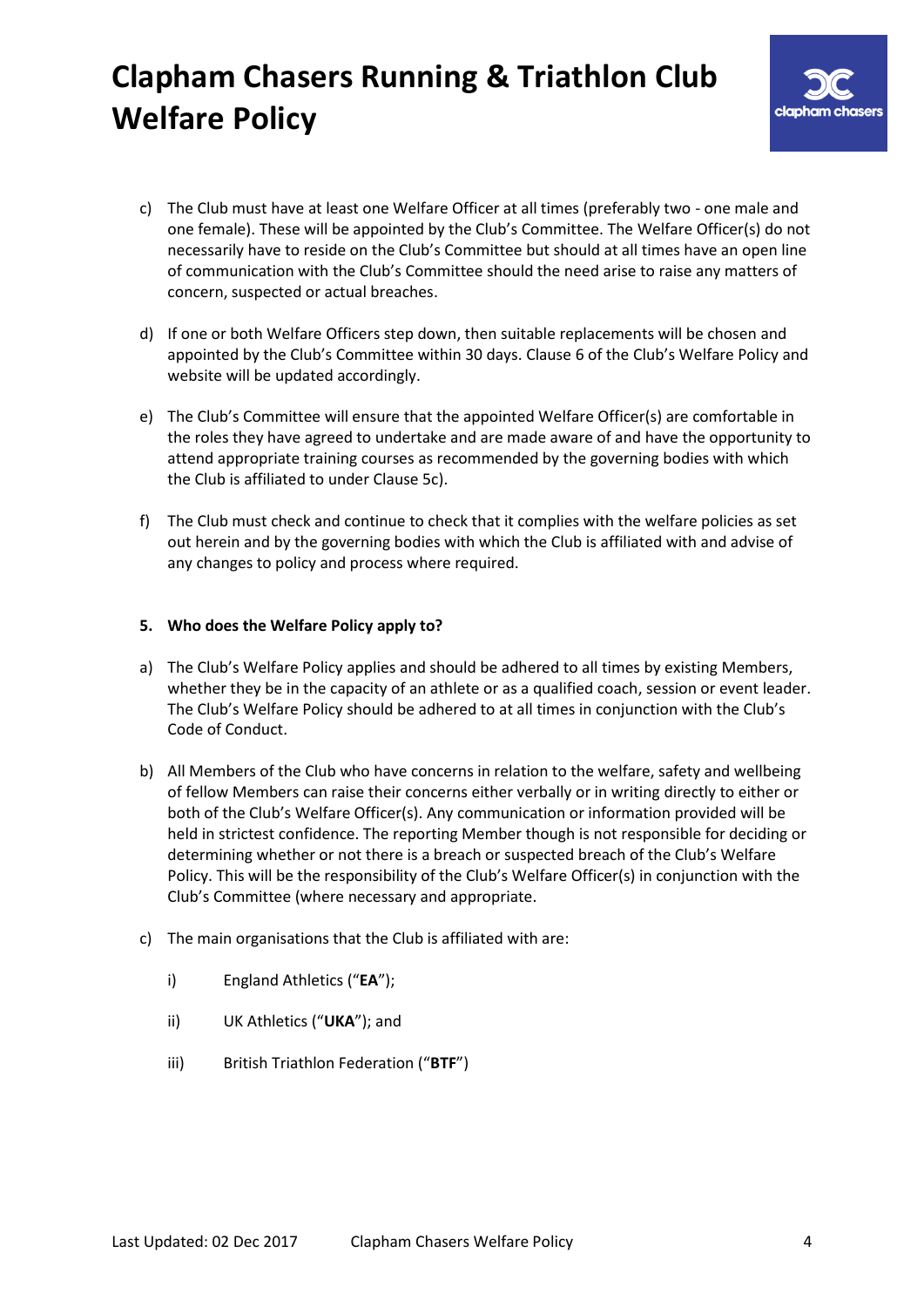

### <span id="page-4-0"></span>**6. Club Welfare Officers**

a) The Club's current Welfare Officers as of the date of this Welfare Policy are Michael Leong and Cat St Clair, both of whom also currently reside on the Club's Committee. Their contact details can be found below:

**Name**: Michael Leong **Name**: Cat St Clair

**Email**: [mikeleong007@gmail.com](mailto:mikeleong007@gmail.com) **Email**: [catstclair@hotmail.com](mailto:catstclair@hotmail.com)



**Welfare Officer 1 Welfare Officer 2**



#### <span id="page-4-1"></span>**7. Roles and Responsibilities of the Welfare Officer**

- a) The roles and responsibilities of the Welfare Officer(s) are to:
	- i) Be the first point of contact and available for Members to refer any concerns they may have about the welfare of their fellow Member(s) to them or any suspected breaches of the Welfare Policy;
	- ii) Listen to any welfare concerns referred to them by Members and respond to them appropriately. This may require referring the issue to another Welfare Officer and/or the Honorary Officers of the Club's Committee (and if so required, other member of the Committee) so that an appropriate response and action can be taken in accordance with its Welfare Policy;
	- iii) Contact the EA, UKA or BTF welfare officer(s) for guidance if in doubt about deciding upon the appropriate response and course of action required to resolve the situation;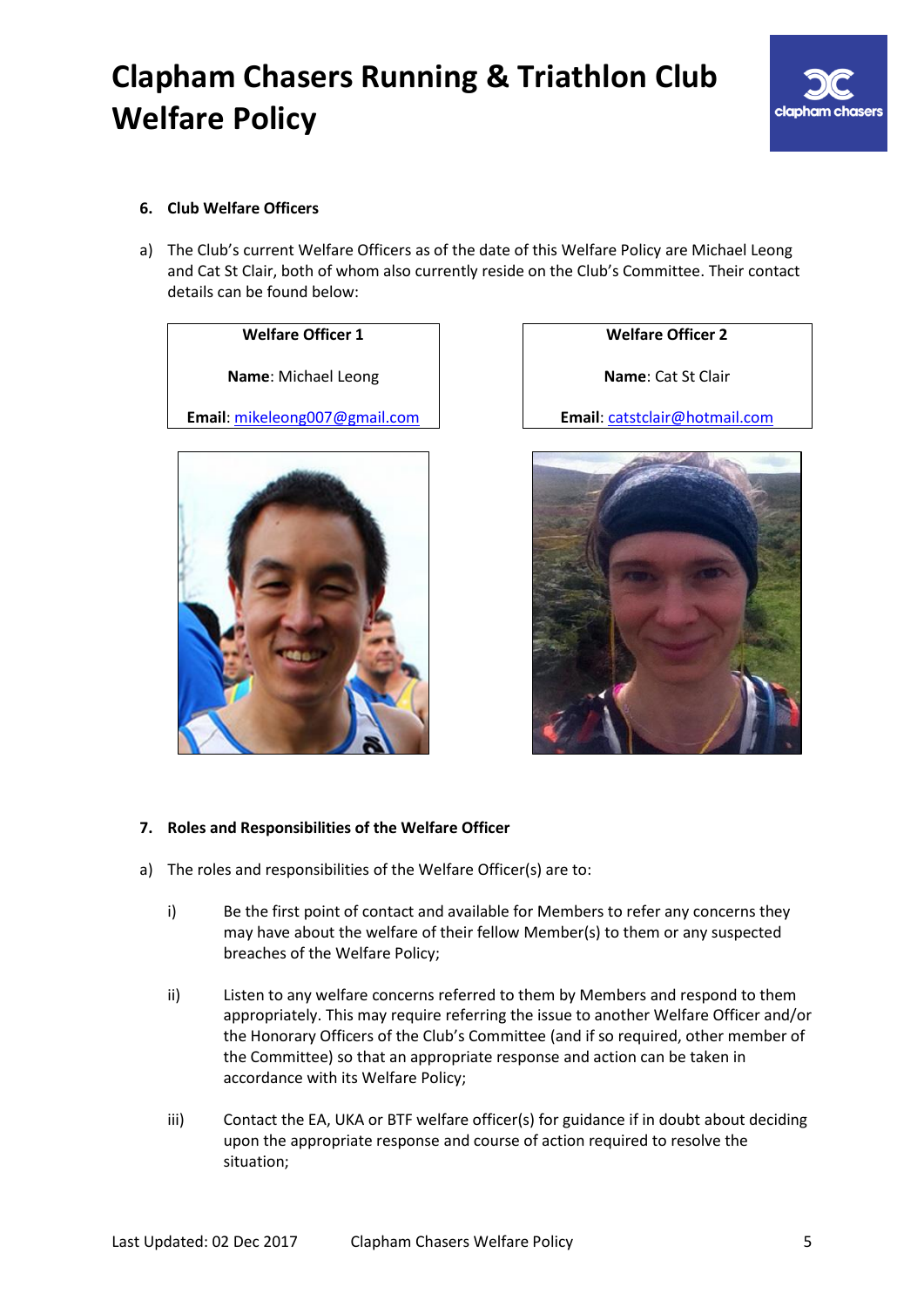

- iv) Make discreet contact with the Member(s) whose welfare has been raised as a concern and make them aware that the Welfare Officer is there to support them. Where possible and appropriate, encourage them to contact their GP or seek external advice and support (a list of useful contacts can be found in the APPENDIX);
- v) Highlight (together with Club coaches or session leaders) where the Member is undertaking a session or training plan which in their best judgment is inappropriate in terms of volume and intensity;
- vi) Advise and support the Club's Committee to implement its Welfare Policy together with its Code of Conduct and good practice as outlined in its Club Constitution and Rules;
- vii) Ensure that all session leaders, qualified Club coaches and Welfare Officer(s) have completed the necessary DBS (Disclosure and Barring Service) checks where there is known to be contact (direct or indirect) with children taking part in Club activities or training sessions. Details of the DBS process can be found in [APPENDIX A;](#page-7-0)
- viii) Ensure that all qualified Club coaches, session leaders, group leaders and Welfare Officer(s) are aware of and agree to abide by the Code of Conduct for club coaches and leaders as recommended by UK Athletics, England Athletics and British Triathlon (details of which can be found in [APPENDIX A;](#page-7-0) and
- ix) Together with the Club's Committee, ensure that the Welfare Policy (together with the Club Constitution and Rules) are reviewed and updated (where necessary) at least once a year.
- b) The Welfare Officer(s) though are not responsible for and will not:
	- i) Actively identify Members with welfare related issues or diagnose the specific issue unless they have had relevant training and/or have the relevant professional qualifications to do so;
	- ii) Discuss any welfare related concerns raised with other Club Members except as otherwise stated in Clause 7;
	- iii) Make any decisions or respond to welfare issues referred to them on their own without first referring it to either another Welfare Officer and/or the Honorary Officers of the Club's Committee but strictly on a "need to know basis" only so that an appropriate response can be made;
	- iv) Be personally liable for any support, help or guidance provided to those Members whose welfare has been referred to them;
- c) Full and further details of the roles and responsibilities of a Welfare Officer as stipulated by England Athletics can be found in the [APPENDIX](#page-7-0) under the title "**Welfare Officer – EA Roles & Responsibilities**".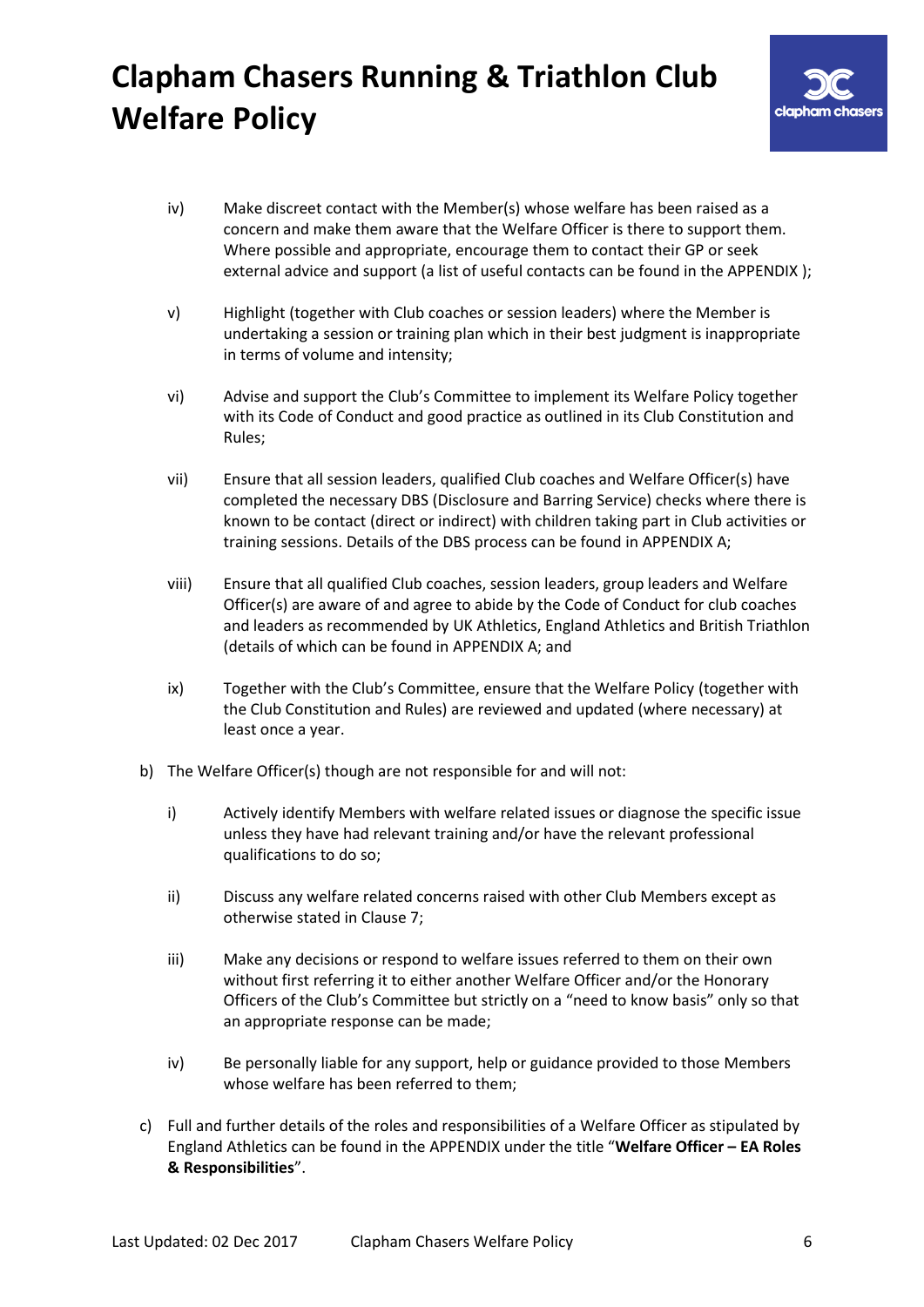

### <span id="page-6-0"></span>**8. Confidentiality and sharing of information and disclosures**

- a) All information or disclosures provided to the Club's Welfare Officer(s) will be treated in the strictest of confidence;
- b) In certain situations, or circumstances, where there is, including but not limited to, a suspicion of self-harm/abuse, violence against others or putting other Members in harm or potential danger, the Welfare Officer(s) have / has the discretion to share such information with the other Welfare Officer(s), Honorary Officers or General Committee Officers on the Club's Committee but strictly on a "need to know basis only".

### <span id="page-6-1"></span>**9. Grievance and Disciplinary Process**

a) If any Welfare matter or issues raised or reported by Members is determined by the Club's Welfare Officers (and where required in conjunction with the Club's Committee) to be either a breach of the Club's Welfare Policy or Club Constitution and Rules, then the disciplinary procedure as stated under the Club's Constitution and Rules will be followed.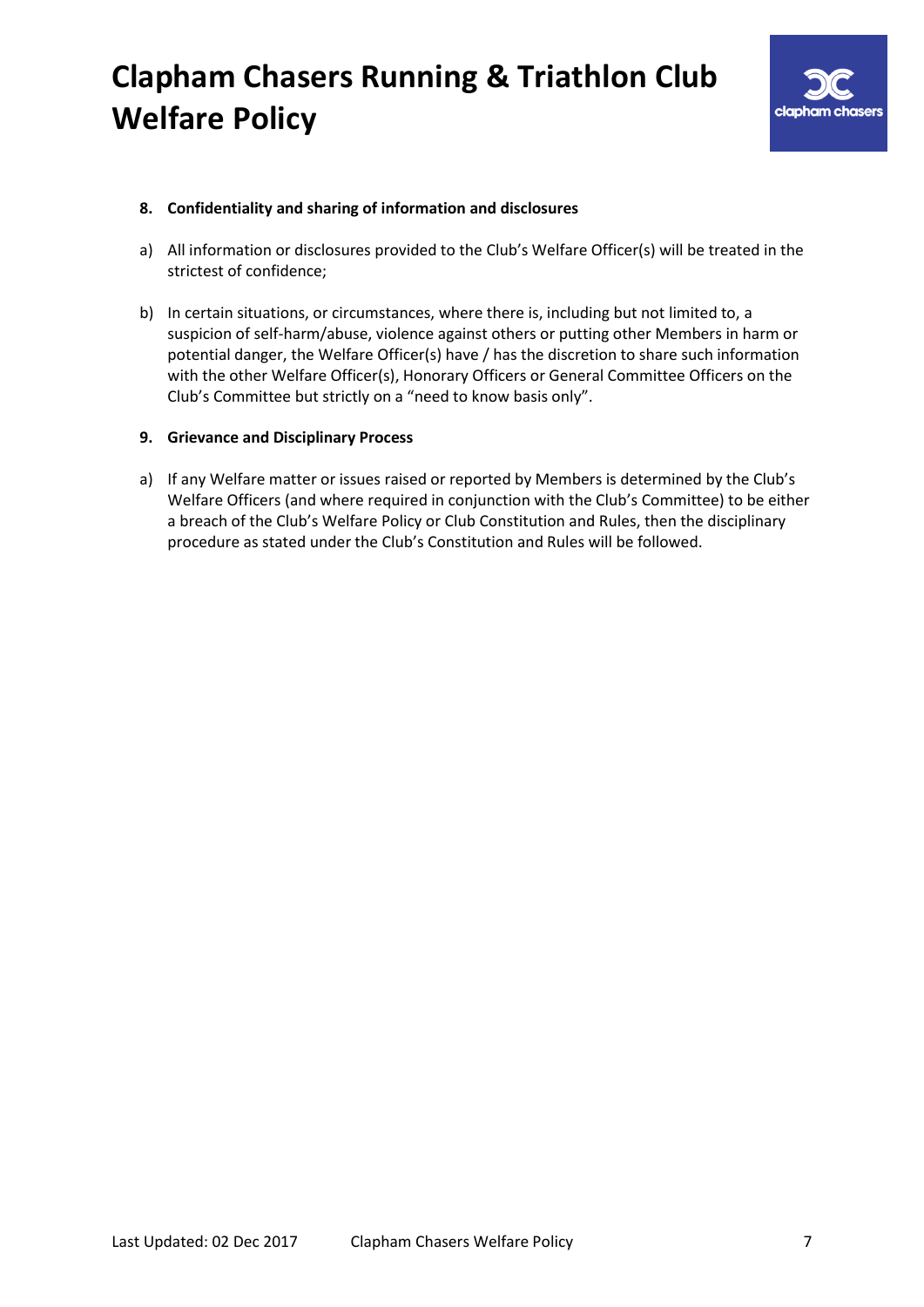

### <span id="page-7-0"></span>**APPENDIX A**

### **1. Related Club Documents**

a) Club Constitution & Rules and Club Code of Conduct: [http://claphamchasers.co.uk/Resources/Documents/Club%20Constitution,%20Rules%20and](http://claphamchasers.co.uk/Resources/Documents/Club%20Constitution,%20Rules%20and%20Code%20of%20Conduct%20v6final.doc) [%20Code%20of%20Conduct%20v6final.doc](http://claphamchasers.co.uk/Resources/Documents/Club%20Constitution,%20Rules%20and%20Code%20of%20Conduct%20v6final.doc)

#### **2. Useful Contacts**

a) England Athletics / UK Athletics Welfare Team:

| Name:                | <b>E-Mai Address:</b>        | Telephone:                       | <b>Position:</b>                                                                       | Details:                                                                                                                          |
|----------------------|------------------------------|----------------------------------|----------------------------------------------------------------------------------------|-----------------------------------------------------------------------------------------------------------------------------------|
| Jane Fylan           | jfylan@uka.org.uk            | 0121 713 8450<br>(then option 3) | <b>England Athletics</b><br>Athlete & Club<br>Compliance &<br><b>Wellbeing Manager</b> | Advice and support<br>regarding Club and<br>Athlete Compliance and<br>Wellbeing matters                                           |
| Julia Bailey         | jbailey@englandathletics.org | 07718 526355                     | Club and Coach<br>Support Officer -<br>South London                                    | Club and Coach Support<br>Officer - South London                                                                                  |
| David Brown          | dbrown@uka.org.uk            | 0121 713 8450<br>(then option 2) | <b>UKA Lead</b><br>Safeguarding Officer                                                | Advice and support<br>regarding<br>Safeguarding/Child<br>Protection concerns or<br><b>UKA Licensed</b><br>Coach/Official concerns |
| Laura<br>Mottershead | dbs@uka.org.uk               | 0121 713 8450<br>(then option 1) | <b>UKA Welfare</b><br>Administrator                                                    | Advice and support<br>regarding DBS<br>(Disclosure & Barring<br>Service                                                           |

**Address**: England Athletics Ltd, Athletics Welfare, PO Box 332, Sale, Manchester M33 6XL

### b) British Triathlon Safeguarding Contact:

| Name:   | <b>E-Mai Address:</b>             | Telephone:    | <b>Position:</b>     | <b>Details:</b> |
|---------|-----------------------------------|---------------|----------------------|-----------------|
| Linda   | lindahaywood@britishtriathlon.org | 01509 226 159 | British Triathlon    |                 |
| Havwood |                                   |               | Safeguarding Officer |                 |
|         |                                   |               |                      |                 |

**Address**: British Triathlon Head Office, PO Box 25, Loughborough, LE11 3WX **E-mail**: [info@britishtriathlon.org](mailto:info@britishtriathlon.org) **Tel**: 01509 226 161